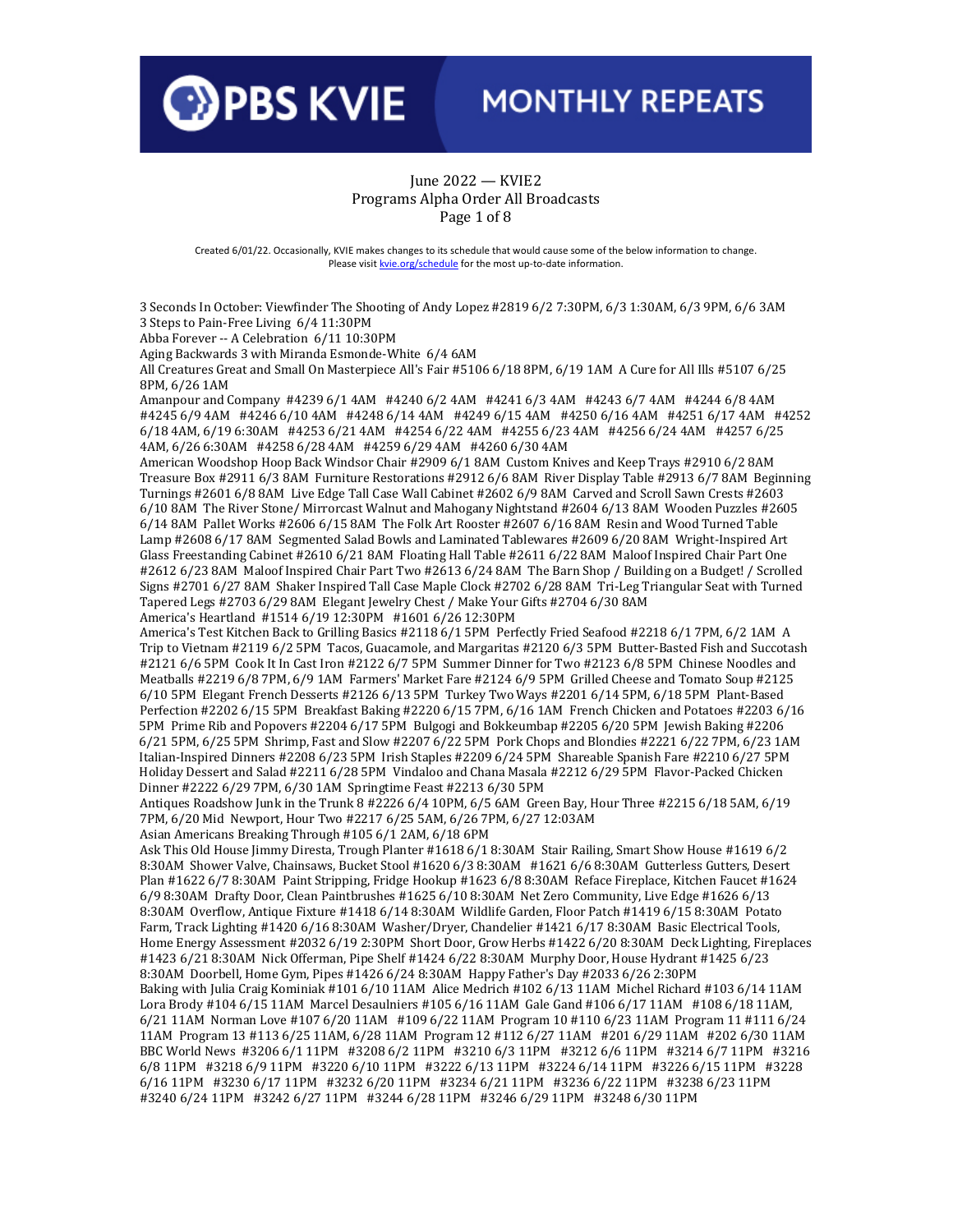

#### June 2022 — KVIE2 Programs Alpha Order All Broadcasts Page 2 of 8

Created 6/01/22. Occasionally, KVIE makes changes to its schedule that would cause some of the below information to change. Please visi[t kvie.org/schedule](http://www.kvie.org/schedule) for the most up-to-date information.

Benise: Strings of Hope 6/12 6:30AM

Best of the Joy of Painting Double Take #3703 6/1 9:30AM Serenity #3704 6/2 9:30AM Florida's Glory #3705 6/3 9:30AM Purple Haze #3706 6/6 9:30AM Winter Lace #3707 6/7 9:30AM Pastel Seascape #3708 6/8 9:30AM Barn In Snow Oval #3709 6/9 9:30AM Falls in the Glen #3710 6/10 9:30AM Golden Mist Oval #3711 6/13 9:30AM Christmas Eve Snow #3712 6/14 9:30AM Hidden Delight #3713 6/15 9:30AM Valley View #3714 6/16 9:30AM Indian Summer #3715 6/17 9:30AM Barn In Snow Oval #3622 6/18 9:30AM Royal Majesty #3716 6/20 9:30AM At Dawn's Light #3717 6/21 9:30AM By The Sea #3718 6/22 9:30AM Wilderness Cabin #3719 6/23 9:30AM Divine Elegance #3720 6/24 9:30AM Fisherman's Trail #3627 6/25 9:30AM Lake View #3721 6/27 9:30AM River's Peace #3722 6/28 9:30AM Covered Bridge Oval #3723 6/29 9:30AM Southwest Serenity #3724 6/30 9:30AM

Best of the Joy of Painting: Special Edition 6/4 7AM, 6/11 2:30PM, 6/12 4AM

Biz Kid\$ Secrets to Success #210 6/1 9AM The Marketing Mix #211 6/2 9AM Hidden Careers #212 6/3 9AM Learning from Failure #213 6/6 9AM Are You Financially Literate? #301 6/7 9AM Wheel of Misfortune #302 6/8 9AM More Bang for Your Buck #303 6/9 9AM Where Is My Allowance? #304 6/10 9AM Escape The Box #305 6/13 9AM A World Without Taxes #401 6/14 9AM, 6/18 9AM Debt: The Good, The Bad, & The Ugly #402 6/15 9AM Your First Big Purchase #403 6/16 9AM What's Up with the Stock Market? #404 6/17 9AM Crash Course On Starting A Business #405 6/20 9AM How to Make A Million Bucks! #406 6/21 9AM, 6/25 9AM Scam-A-Rama (Protect Yourself from Being Scammed) #407 6/22 9AM The Value of Money #408 6/23 9AM What's Your Money Personality? #501 6/24 9AM Business Structures #502 6/27 9AM Movin' On Out #503 6/28 9AM You Are The Target! #504 6/29 9AM The Economics of Economics #505 6/30 9AM

Build A Better Memory Through Science 6/5 1:30AM

Burt Bacharach's Best (My Music Presents) 6/4 Mid, 6/5 7:30PM

California's Gold Aircraft Carriers #134 6/3 7PM, 6/6 1AM, 6/19 11:30AM Laguna #139 6/10 7PM, 6/13 1AM Big Creek #140 6/17 7PM, 6/18 1AM Farallon Islands #144 6/24 7PM, 6/25 1AM, 6/26 11:30AM

California's Golden Parks Nike Missile Site #159 6/19 5PM Zzyzx #160 6/19 5:30PM Parks In Progress #161 6/26 5PM Trona Pinnacles #162 6/26 5:30PM

Chef's Life They Call 'em 'bagas #309 6/6 6:30PM, 6/7 12:30AM Gone Clamming, Part I #310 6/13 6:30PM, 6/14 12:30AM Gone Clamming, Part II #311 6/20 6:30PM, 6/21 12:30AM What's Your Beef? #312 6/27 6:30PM, 6/28 12:30AM

Christina Cooks: Back to the Cutting Board The Heart of the Story #308 6/1 12:30AM Pasta Love #107 6/1 4:30PM The Med-Iterranean Table #108 6/2 4:30PM Want to Be A Happier Camper? #109 6/3 4:30PM Let's Stop Sugarcoating The Truth #110 6/6 4:30PM Let's Just Skip Getting Sick #111 6/7 4:30PM La Dolce Vita #309 6/7 6:30PM, 6/8 12:30AM I Just Want A Little Something #112 6/8 4:30PM Why Italians Live Well....Story of Lentils #113 6/9 4:30PM Eating Well on a Budget #201 6/10 4:30PM The Skinny On Fat #202 6/13 4:30PM Does This Make Me Look Fat? #203 6/14 4:30PM, 6/18 4:30PM Never Enough Pasta #310 6/14 6:30PM, 6/15 12:30AM You and Your Stress #204 6/15 4:30PM Age Like A Movie Star #205 6/16 4:30PM Breakfast of Champions #206 6/17 4:30PM What A Gutsy Move #207 6/20 4:30PM The 3 C's of Health-Carrots, Cauliflower and Cabbage #208 6/21 4:30PM, 6/25 4:30PM Mangia Fagioli #311 6/21 6:30PM, 6/22 12:30AM Rules of the Kitchen #209 6/22 4:30PM Cook Your Way to the Life You Want #210 6/23 4:30PM Essential Plant Proteins #211 6/24 4:30PM Fear and Loathing in the Kitchen #212 6/27 4:30PM It's The Food Silly #213 6/28 4:30PM A Life of Wellness #312 6/28 6:30PM, 6/29 12:30AM The Macroterranean Way #301 6/29 4:30PM The World's Healthiest Diet #302 6/30 4:30PM

Christopher Kimball's Milk Street Television From Spain with Love #403 6/1 7:30PM, 6/2 1:30AM Everyday Middle Eastern Cooking #404 6/8 7:30PM, 6/9 1:30AM Best European Desserts #405 6/15 7:30PM, 6/16 1:30AM Milk Street Bakes! #406 6/22 7:30PM, 6/23 1:30AM Entertaining Favorites #407 6/29 7:30PM, 6/30 1:30AM

Classical Stretch: By Essentrics #1412 6/1 5:30AM Plantar Fasciitis Release #1201 6/1 7:30AM, 6/10 5:30AM #1413 6/2 5:30AM Hip Pain Relief and Stretch #1202 6/2 7:30AM, 6/13 5:30AM #1414 6/3 5:30AM Quad Strengthening #1203 6/3 7:30AM, 6/14 5:30AM #1401 6/6 5:30AM Weight Loss and Calorie Burn #1204 6/6 7:30AM, 6/15 5:30AM #1402 6/7 5:30AM Back Pain Relief #1205 6/7 7:30AM, 6/16 5:30AM #1403 6/8 5:30AM Full Body Strengthening #1206 6/8 7:30AM, 6/17 5:30AM #1404 6/9 5:30AM Posture #1207 6/9 7:30AM, 6/20 5:30AM Long Adductor #1208 6/10 7:30AM, 6/21 5:30AM Back Pain Relief #1209 6/13 7:30AM, 6/22 5:30AM Endurance and Power #1210 6/14 7:30AM, 6/23 5:30AM Arthritis Workout #1211 6/15 7:30AM, 6/24 5:30AM Hamstring Flexibility #1212 6/16 7:30AM, 6/27 5:30AM Toning The Waist #1213 6/17 7:30AM, 6/28 5:30AM Spine Strengthening #1214 6/20 7:30AM, 6/29 5:30AM Shoulder Pain Relief #1215 6/21 7:30AM, 6/30 5:30AM Relieve Neck Pain #1216 6/22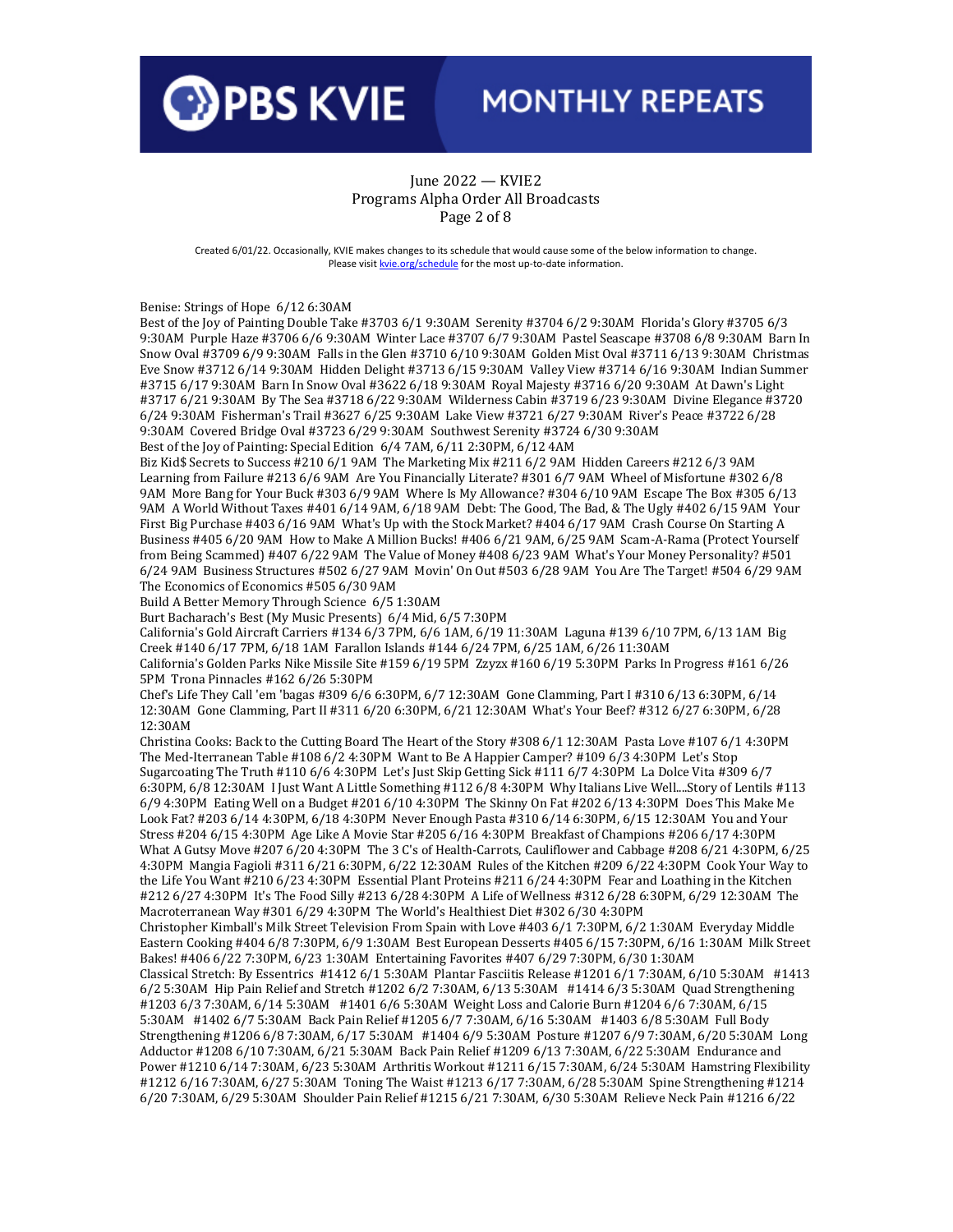

#### June 2022 — KVIE2 Programs Alpha Order All Broadcasts Page 3 of 8

Created 6/01/22. Occasionally, KVIE makes changes to its schedule that would cause some of the below information to change. Please visi[t kvie.org/schedule](http://www.kvie.org/schedule) for the most up-to-date information.

7:30AM Full Body Toning #1217 6/23 7:30AM Psoas & Hip Strengthening #1218 6/24 7:30AM Waist Slenderizing #1219 6/27 7:30AM Feet Strengthening #1220 6/28 7:30AM Connective Tissue #1221 6/29 7:30AM Hip & Glute Flexibility #1222 6/30 7:30AM

Clint Black: Mostly Hits & The Mrs. 6/12 2:30AM

Cook's Country Roast Beef and Potatoes #1209 6/1 5:30PM Bread, Cheese and Meat Can't Be Beat #1306 6/1 6:30PM, 6/2 12:30AM, 6/15 5:30PM Pork and Pie #1210 6/2 5:30PM Holiday Feast #1211 6/3 5:30PM A Trip to the Big Easy #1212 6/6 5:30PM Comfort Food Done Right #1213 6/7 5:30PM Regional Seafood Specialties #1301 6/8 5:30PM Herbaceous Chicken and Potatoes #1307 6/8 6:30PM, 6/9 12:30AM, 6/16 5:30PM Taste of Summer #1302 6/9 5:30PM Beef Kebabs and Cheese Bread #1303 6/10 5:30PM Grilled Chicken, Two Ways #1304 6/13 5:30PM Tacos Two Ways #1305 6/14 5:30PM, 6/18 5:30PM Italian Comfort Food #1308 6/15 6:30PM, 6/16 12:30AM, 6/17 5:30PM Chicken and Biscuits #1309 6/20 5:30PM, 6/22 6:30PM, 6/23 12:30AM Pennsylvania Dutch Country #1310 6/21 5:30PM, 6/25 5:30PM, 6/29 6:30PM, 6/30 12:30AM Motor City Favorites #1311 6/22 5:30PM Never Enough Chocolate #1312 6/23 5:30PM Spring Feast #1313 6/24 5:30PM Fried Bites #1401 6/27 5:30PM Roast Chicken and Salad #1402 6/28 5:30PM Summer Berry Desserts #1403 6/29 5:30PM Carne Guisada and Enchiladas #1404 6/30 5:30PM

Craft In America California #1001 6/7 8PM, 6/8 2AM Visionaries #1002 6/14 8PM, 6/15 2AM Quilts #1101 6/21 8PM, 6/22 2AM Identity #1102 6/28 8PM, 6/29 2AM

Curious Traveler Curious Paris #201 6/1 1PM Curious Rome #202 6/2 1PM Curious Copenhagen #203 6/3 1PM Curious Vancouver #204 6/6 1PM Curious Loire Valley #205 6/7 1PM Curious Venice #206 6/8 1PM Curious Kotor #207 6/9 1PM Curious Oslo #208 6/10 1PM Curious Bordeaux #209 6/13 1PM Curious Sorrento #210 6/14 1PM, 6/18 1PM Curious Stockholm #211 6/15 1PM Curious French Villages #212 6/16 1PM Curious Dublin #301 6/17 1PM Curious Vienna #302 6/20 1PM Curious Yorkshire #303 6/21 1PM, 6/25 1PM Curious Salzburg #304 6/22 1PM Curious San Miguel De Allende #305 6/23 1PM Curious Edinburgh #306 6/24 1PM Curious Guanajuato City #307 6/27 1PM Curious Austrian Christmas Markets #308 6/28 1PM Curious London Shops #309 6/29 1PM Curious Glasgow #310 6/30 1PM

Devoted Dogs: ViewFinder #2618 6/9 7:30PM, 6/10 1:30AM, 6/10 9PM, 6/13 3AM

Discovering Your Warrior Spirit with D.J. Vanas 6/4 1PM

Dr. Fuhrman's Food As Medicine 6/5 7:30AM

DW Focus On Europe #4025 6/19 7:30AM #4026 6/26 7:30AM

EAT YOUR MEDICINE: The Pegan Diet with Mark Hyman, MD 6/5 9PM, 6/11 11AM

Family Ingredients California - Smoked Fish #201 6/13 6PM, 6/14 Mid Philippines - Adobo #202 6/20 6PM, 6/21 Mid Wisconsin - Fiddlehead Fern #203 6/27 6PM, 6/28 Mid

Feel Better with Pressure Point Therapy 6/11 7:30AM, 6/12 1:30AM

Field Trip with Curtis Stone Sonoma #204 6/1 Mid Victoria #205 6/7 6PM, 6/8 Mid Hawai'i #206 6/14 6PM, 6/15 Mid Up Country, Down Under #207 6/21 6PM, 6/22 Mid Maui #208 6/28 6PM, 6/29 Mid

Finding Your Roots This Land Is My Land #604 6/19 8PM, 6/20 1AM Homecomings #603 6/26 8PM, 6/27 1:03AM Firing Line with Margaret Hoover #549 6/3 8PM, 6/6 2AM #550 6/10 8PM, 6/13 2AM #551 6/17 8PM, 6/18 2AM, 6/19 8:30AM #552 6/24 8PM, 6/25 2AM, 6/26 8:30AM

Great Performances Michael Buble: Tour Stop 148 #4311 6/5 6:30PM

Great Scenic Railway Journeys: 150 Years on the Right Track 6/5 4:30PM, 6/12 8AM

Halifax: Retribution #107 6/18 10PM, 6/19 3AM #108 6/25 10PM, 6/26 3AM

Happy Yoga with Sarah Starr Sunflowers and Honeybees #806 6/1 7AM Golden Rays #807 6/2 7AM Mountain Skyline #808 6/3 7AM Wilderness Paradise #809 6/6 7AM Tropical Garden #810 6/7 7AM Forest Cove #101 6/8 7AM Majestic Golden Fields #102 6/9 7AM Desk Jockey Gentle Yoga #103 6/10 7AM Seascapes #104 6/13 7AM Radiant Bloom #105 6/14 7AM Tranquil Meadow #106 6/15 7AM Summer Brillance Gentle Yoga #107 6/16 7AM Dunes Gentle Yoga #108 6/17 7AM Garden Delight Gentle Yoga #109 6/20 7AM Luminous Waves #201 6/21 7AM Sunrise Delight #202 6/22 7AM Flowing River #203 6/23 7AM Peaceful Woods #204 6/24 7AM Sunflower Splendor #205 6/27 7AM River Waterfall #206 6/28 7AM Lush Mountain #207 6/29 7AM Ocean Sky #208 6/30 7AM Hawking 6/13 9PM, 6/14 3AM

History Detectives Jackie Robinson All-Stars, Modoc Basket, Special Agent Five #809 6/2 9PM, 6/3 3AM Wb Cartoons, Galvez Papers, Mussolini Dagger #810 6/9 9PM, 6/10 3AM Chicago Clock, Universal Friends, War Dog Letter #811 6/16 9PM, 6/17 3AM #1001 6/19 5AM Forbidden Hawaiian island #901 6/23 9PM, 6/24 3AM #1002 6/26 5AM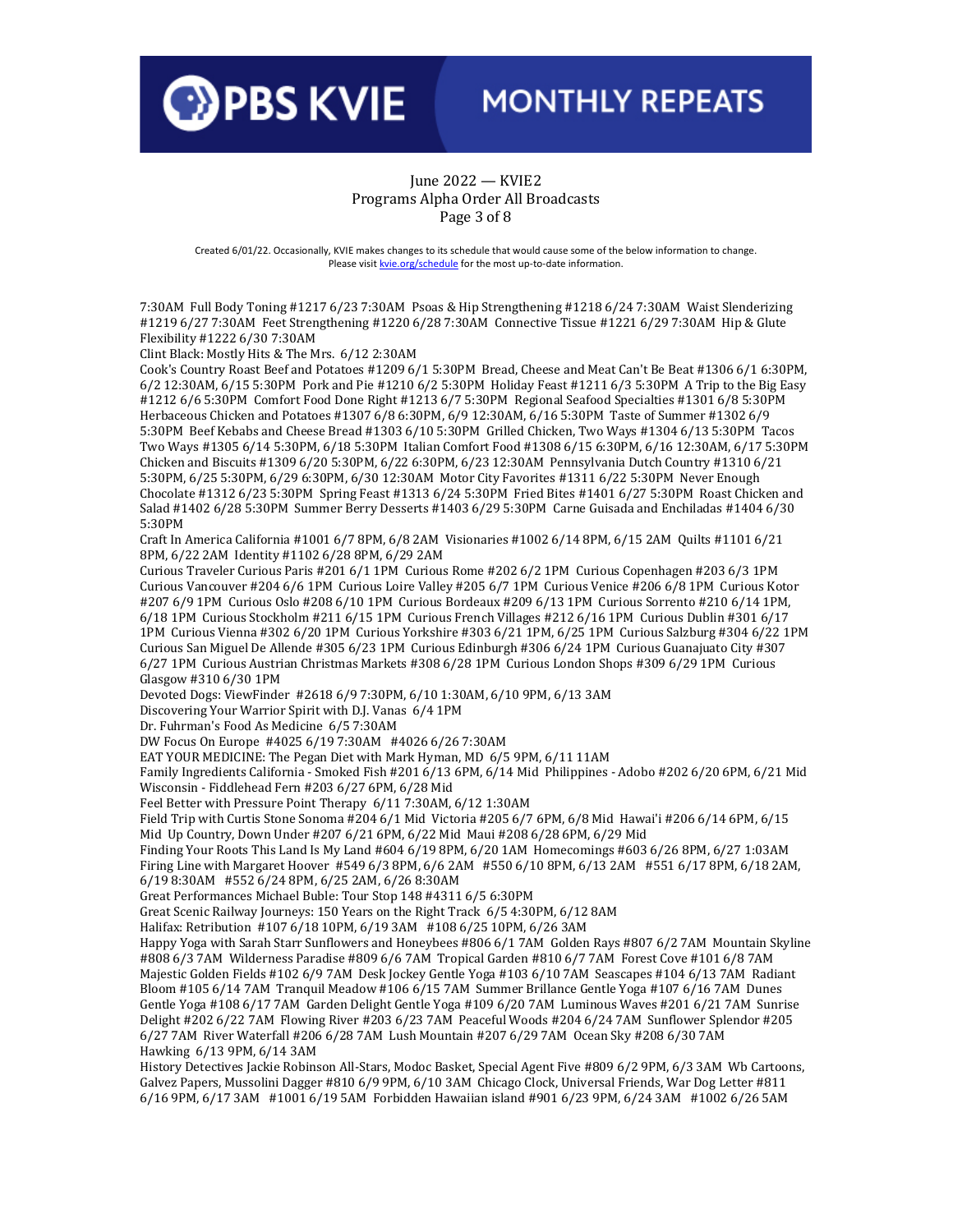

#### June 2022 — KVIE2 Programs Alpha Order All Broadcasts Page 4 of 8

Created 6/01/22. Occasionally, KVIE makes changes to its schedule that would cause some of the below information to change. Please visi[t kvie.org/schedule](http://www.kvie.org/schedule) for the most up-to-date information.

#902 6/30 9PM

In Julia's Kitchen with Master Chefs Alfred Portale #138 6/1 11:30AM Jean-Georges Vongerichten #113 6/1 6PM, 6/2 Mid, 6/21 11:30AM, 6/25 11:30AM Monique Barbeau and Jacques Torres #139 6/2 11:30AM Roberto Donna #101 6/3 11:30AM Jasper White #102 6/6 11:30AM Lynne Rossetto Kasper #103 6/7 11:30AM Jimmy Sneed #104 6/8 11:30AM Rick Bayless #114 6/8 6PM, 6/9 Mid, 6/22 11:30AM Madhur Jaffrey #105 6/9 11:30AM Daniel Boulud #106 6/10 11:30AM Jim Dodge #107 6/13 11:30AM Charlie Trotter #108 6/14 11:30AM, 6/18 11:30AM Leah Chase #109 6/15 11:30AM Gordon Hamersley #115 6/15 6PM, 6/16 Mid, 6/23 11:30AM Christopher Gross #110 6/16 11:30AM Jody Adams #111 6/17 11:30AM Zarela Martinez #112 6/20 11:30AM Dean Fearing #116 6/22 6PM, 6/23 Mid, 6/24 11:30AM Reed Hearon #117 6/27 11:30AM, 6/29 6PM, 6/30 Mid Johanne Killeen and George Germon #118 6/28 11:30AM Carol Field #119 6/29 11:30AM Michael Lomonaco #120 6/30 11:30AM

In The Americas with David Yetman Tultepec: Mexico's Skyrocket Central #201 6/17 1:30PM In The Shadow of the Volcanoes: Chile's Melting Pot #202 6/20 1:30PM The Rainforest Nisei: Japanese Immigrants in the Amazon #203 6/21 1:30PM, 6/25 1:30PM Two Millennia of Mayas: Guatemala's Cultural Legacy #204 6/22 1:30PM Ice, Rock, and Water: The Sierra Nevada #205 6/23 1:30PM Fiesta in the Yucatan: Maya Traditions #206 6/24 1:30PM Panama: A City and a Canal #207 6/27 1:30PM Bahia: Brazil's African Connection #208 6/28 1:30PM Winter in the Caldera: January in the Yellowstone Hotspot #209 6/29 1:30PM Whistles in the Mist: Whistled Speech In Oaxaca #210 6/30 1:30PM

Ireland's Wild Coast #101 6/11 6AM

Ireland with Michael In A Neat Little Town They Call Belfast #104 6/2 6PM, 6/3 Mid The Kilmore Carol #105 6/9 6PM, 6/10 Mid Alive, Alive O #106 6/16 6PM, 6/17 Mid The Rose of Mooncoin #201 6/23 6PM, 6/24 Mid Waterford Treasures #202 6/30 6PM

Italy Made with Love 6/12 Mid, 6/12 1PM

Jacques Pepin: Heart & Soul Ocean Harvest #120 6/1 11AM Cooking Clever #121 6/2 11AM Heirloom Favorites #122 6/3 11AM Just Ducky! #123 6/6 11AM Cuisine Economique #124 6/7 11AM Wonders of the Sea #125 6/8 11AM Menu Memories #126 6/9 11AM

Jesse Cook: Beyond Borders 6/11 1:30AM, 6/11 7PM

Joe Bonamassa - British Blues Explosion Live 6/4 6PM, 6/5 11PM

Joseph Rosendo's Travelscope France - Following The Rhone #907 6/1 2PM Ireland - Coast to Coast #908 6/2 2PM France - Bordeaux #909 6/3 2PM Taiwan's Penghu Islands #910 6/6 2PM Portugal - from Porto to Salamanca #911 6/7 2PM Mekong River Adventure - Part 1 #1001 6/8 2PM Mekong River Adventure - Part 2 #1002 6/9 2PM Taiwan Matsu Festival & Islands #1003 6/10 2PM Myanmar Irrawaddy River Adventure #1004 6/13 2PM Christmas Celebrations Around The Globe #1005 6/14 2PM, 6/18 2PM Taiwan Naturally #1006 6/15 2PM Taiwan - Mountain Beauty, Villages & Cultures - Part 1 #1101 6/16 2PM Taiwan - Mountain Beauty, Villages & Cultures - Part 2 #1102 6/17 2PM Maine - Town & Country #1103 6/20 2PM Thailand - Bangkok and Beyond #1104 6/21 2PM, 6/25 2PM Cruising Canada: Ottawa and the Rideau Canal #1105 6/22 2PM Zambia - Bush & River Safari #1106 6/23 2PM Easter Island - Mysteries & Myths #601 6/24 2PM Hong Kong - Asia's World City #602 6/27 2PM Riding The Range In Southern Alberta, Canada #603 6/28 2PM Southern Ethiopia - Tribal Lands and Primeval People #604 6/29 2PM Northern Ethiopia - Ancient History and Spiritual Present #605 6/30 2PM

Kenny Rogers Farewell Concert Celebration: All In For The Gambler 6/11 4:30AM, 6/11 5:30PM Kevin Belton's New Orleans Celebrations Gumbo Fest #106 6/1 12:30PM Crawfish Fest #107 6/2 12:30PM Boudin Fest #108 6/3 12:30PM Strawberry Fest #109 6/6 12:30PM Catfish Fest #110 6/7 12:30PM Pie Fest #111 6/8 12:30PM Jambalaya Fest #112 6/9 12:30PM Rice Fest #113 6/10 12:30PM Greek Fest #114 6/13 12:30PM Crab Fest #115 6/14 12:30PM, 6/18 12:30PM Etouffee Fest #116 6/15 12:30PM Bastille Day Fete #117 6/16 12:30PM Fried Chicken Fest #118 6/17 12:30PM Oktoberfest #119 6/20 12:30PM Beignet Fest #120 6/21 12:30PM, 6/25 12:30PM Neighborhood Fest #121 6/22 12:30PM Shrimp Fest #122 6/23 12:30PM Italian Fest #123 6/24 12:30PM Cajun Fest #124 6/27 12:30PM Latin Fest #125 6/28 12:30PM Burger Fest #126 6/29 12:30PM Vieux Carre Salute #101 6/30 12:30PM

Kitchen Queens: New Orleans Seafood Medley #124 6/19 10:30AM Meaty Mains #125 6/26 10:30AM La Frontera with Pati Jinich Miles from Nowhere #101 6/22 8PM, 6/23 2AM From Dos Laredos to Mars #102 6/29 8PM, 6/30 2AM

Les Miserables 25th Anniversary Concert at the O2 6/12 6PM

Lidia's Kitchen #815 6/1 Noon #816 6/2 Noon #817 6/3 Noon #818 6/6 Noon #819 6/7 Noon #820 6/8 Noon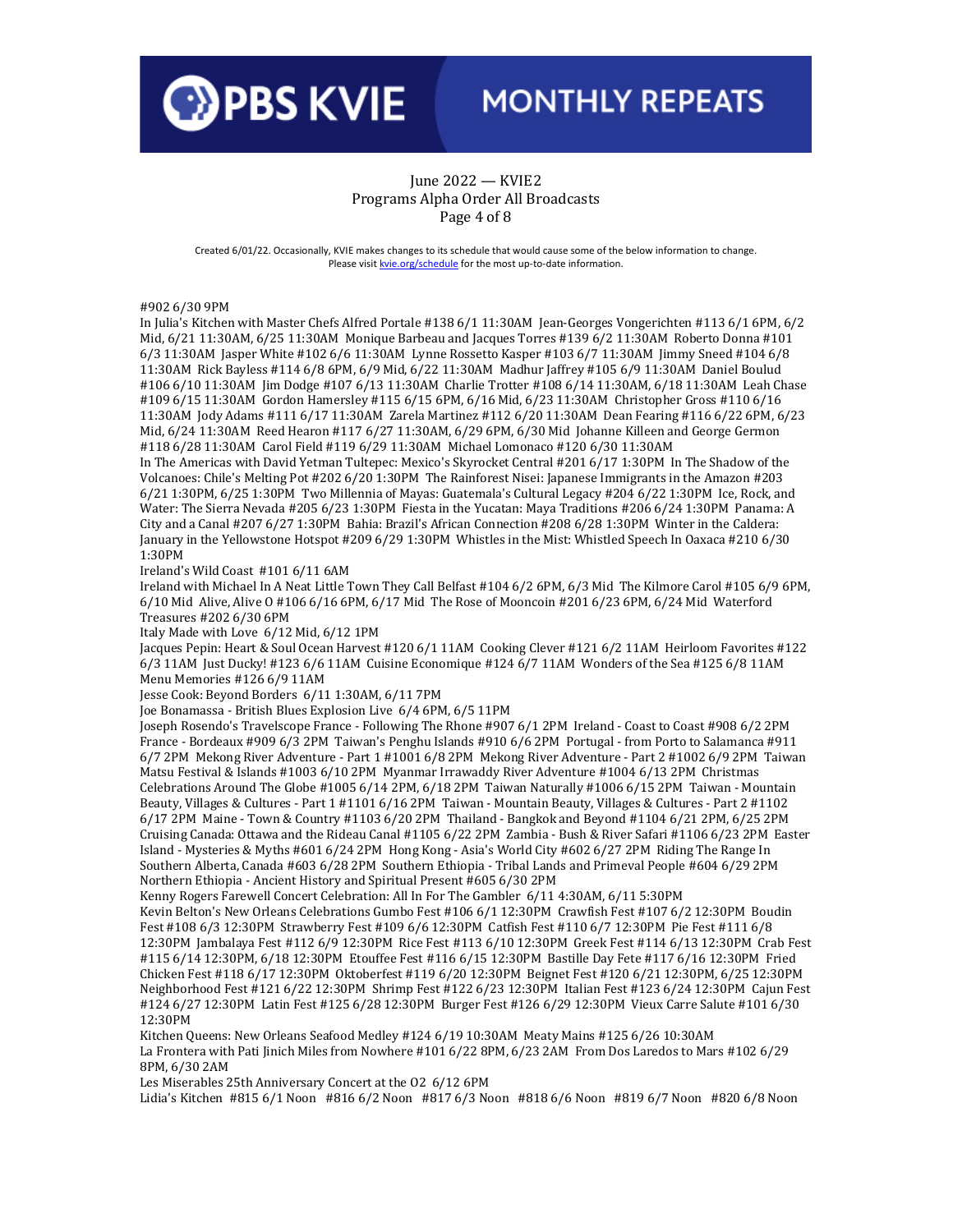

#### June 2022 — KVIE2 Programs Alpha Order All Broadcasts Page 5 of 8

Created 6/01/22. Occasionally, KVIE makes changes to its schedule that would cause some of the below information to change. Please visi[t kvie.org/schedule](http://www.kvie.org/schedule) for the most up-to-date information.

#821 6/9 Noon #822 6/10 Noon #823 6/13 Noon #824 6/14 Noon, 6/18 Noon #825 6/15 Noon #826 6/16 Noon #901 6/17 Noon Cheese Please! #902 6/20 Noon Family Meal #903 6/21 Noon, 6/25 Noon An Italian Lunchbox #904 6/22 Noon Go-To Cravings #905 6/23 Noon Dress Up Dinner #906 6/24 Noon Breakfast at Lidia's #907 6/27 Noon Prepare The Harvest #908 6/28 Noon Salt Your Pasta Water! #909 6/29 Noon All in the Skillet #910 6/30 Noon

Lucky Chow Generasians #401 6/1 10:30AM, 6/20 4PM, 6/28 10:30AM Trending Japanese #201 6/1 4PM, 6/9 10:30AM Healing #402 6/2 10:30AM, 6/21 4PM, 6/25 4PM, 6/29 10:30AM Asian Farm to Table #202 6/2 4PM, 6/10 10:30AM Innovators #403 6/3 10:30AM, 6/22 4PM, 6/30 10:30AM Food of the Gods #203 6/3 4PM, 6/13 10:30AM Hybrids #404 6/6 10:30AM, 6/23 4PM Made In China #204 6/6 4PM, 6/14 10:30AM Curators #405 6/7 10:30AM, 6/24 4PM The New Indian #205 6/7 4PM, 6/15 10:30AM Comfort #406 6/8 10:30AM, 6/27 4PM Taiwan's True Flavors #206 6/8 4PM, 6/16 10:30AM Asian Food, American Dreams #207 6/9 4PM, 6/17 10:30AM, 6/18 10:30AM Food As Cultural Collision #301 6/10 4PM, 6/20 10:30AM, 6/25 10:30AM Food As Art #302 6/13 4PM, 6/21 10:30AM Food As Global Locavore #303 6/14 4PM, 6/18 4PM, 6/22 10:30AM Food As Wellness #304 6/15 4PM, 6/23 10:30AM Food As Azn #305 6/16 4PM, 6/24 10:30AM Food As Beauty #306 6/17 4PM, 6/27 10:30AM

Luna & Sophie A Grave Mistake #105 6/18 9PM, 6/19 2AM The Confession #106 6/25 9PM, 6/26 2AM Magic Moments: The Best of 50s Pop (My Music Presents) 6/4 3:30PM

Master Your Future with Rajiv Nagaich 6/12 5AM

Modern Pioneering with Georgia Pellegrini Heritage of the Lowcountry #101 6/19 11AM Into The Garden #102 6/26 11AM

More Than Skin Deep: Viewfinder Surviving Melanoma #2817 6/30 7:30PM

Nancy Zieman: Extraordinary Grace 6/11 3AM

Nature Equus: Story of the Horse: Chasing The Wind #3609 6/6 7PM, 6/7 1AM Wild Florida #3711 6/18 6AM, 6/20 7PM, 6/21 1AM Sharks of Hawaii #3906 6/25 6AM, 6/27 7PM, 6/28 1AM

Newsline #13045 6/1 11:30PM #13046 6/2 11:30PM #13047 6/3 11:30PM #13048 6/6 11:30PM #13049 6/7 11:30PM #13050 6/8 11:30PM #13051 6/9 11:30PM #13052 6/10 11:30PM #13053 6/13 11:30PM #13054 6/14 11:30PM #13055 6/15 11:30PM #13056 6/16 11:30PM #13057 6/17 11:30PM #13058 6/20 11:30PM #13059 6/21 11:30PM #13060 6/22 11:30PM #13061 6/23 11:30PM #13062 6/24 11:30PM #13063 6/27 11:30PM #13064 6/28 11:30PM #13065 6/29 11:30PM #13066 6/30 11:30PM

Nick Stellino: Storyteller in the Kitchen #305 6/1 1AM #306 6/7 7PM, 6/8 1AM #307 6/14 7PM, 6/15 1AM #301 6/21 7PM, 6/22 1AM #302 6/28 7PM, 6/29 1AM

Nitty Gritty Dirt Band: 50 Years and Circlin' Back 6/4 2:30AM, 6/4 8:30PM

NOVA Touching The Asteroid #4715 6/6 8PM, 6/7 2AM Great Escape at Dunkirk #4505 6/6 9PM, 6/7 3AM Dead Sea Scroll Detectives #4620 6/13 8PM, 6/14 2AM Polar Extremes #4701 6/18 7AM, 6/20 8PM, 6/21 2AM Look Who's Driving #4619 6/25 7AM, 6/27 8PM, 6/28 2AM

Our Gorongosa 6/1 3AM

Pacific Heartbeat Tokyo Hula #1004 6/1 9PM, 6/2 3AM American Aloha: Hula Beyond Hawai'i #1005 6/8 9PM, 6/9 3AM Na Kamalei: The Men of Hula #1006 6/15 9PM, 6/16 3AM

Pati's Mexican Table Food Meets Art #1002 6/19 10AM Jalisco Classics #1003 6/26 10AM Pavlo: Live In Santorini 6/11 Mid

PBS NEWSHOUR #13540 6/1 3PM, 6/1 10PM #13541 6/2 3PM, 6/2 10PM #13542 6/3 3PM, 6/3 10PM #13543 6/6 3PM, 6/6 10PM #13544 6/7 3PM, 6/7 10PM #13545 6/8 3PM, 6/8 10PM #13546 6/9 3PM, 6/9 10PM #13547 6/10 3PM, 6/10 10PM #13548 6/13 3PM, 6/13 10PM #13549 6/14 3PM, 6/14 10PM #13550 6/15 3PM, 6/15 10PM #13551 6/16 3PM, 6/16 10PM #13552 6/17 3PM, 6/17 10PM #13553 6/20 3PM, 6/20 10PM #13554 6/21 3PM, 6/21 10PM #13555 6/22 3PM, 6/22 10PM #13556 6/23 3PM, 6/23 10PM #13557 6/24 3PM, 6/24 10PM #13558 6/27 3PM, 6/27 10PM #13559 6/28 3PM, 6/28 10PM #13560 6/29 3PM, 6/29 10PM #13561 6/30 3PM, 6/30 10PM

PBS NewsHour Weekend #1701 6/18 3PM #1702 6/19 3PM #1703 6/25 3PM #1704 6/26 3PM Pizza Night with Father Dom 6/4 9:30AM, 6/11 8:30AM

Planet California Rivers of Gold #101 6/25 8AM, 6/27 9PM, 6/28 3AM

Prince and the Revolution: The Purple Rain Tour 6/4 7PM, 6/12 10PM

Quilting Arts Surface Design #2811 6/1 10AM It's Crazy #2812 6/2 10AM Shapes #2813 6/3 10AM Paint and Print #2401 6/6 10AM Alternate Expressions #2402 6/7 10AM Loosen Up! #2403 6/8 10AM Denim and Duck #2404 6/9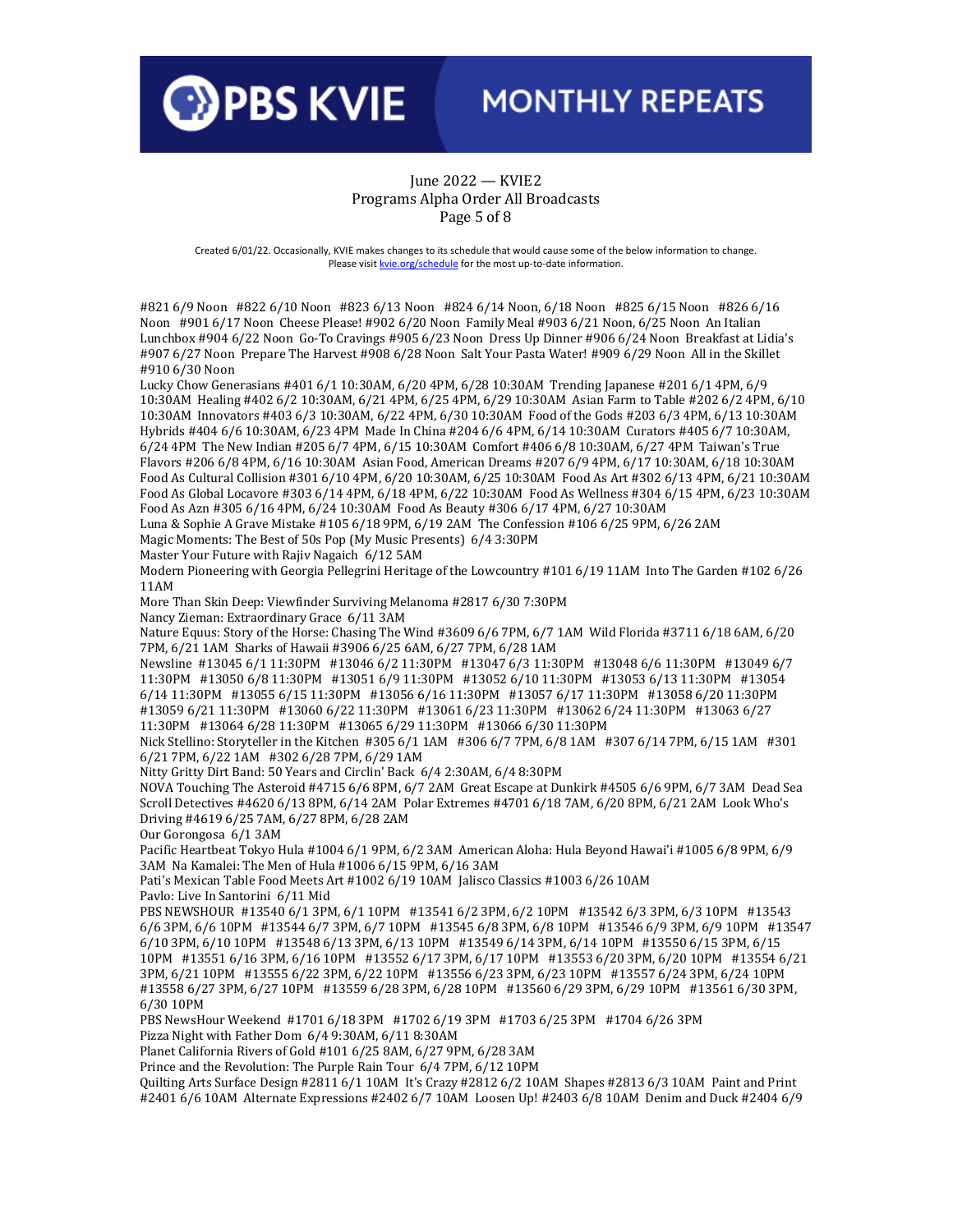

### June 2022 — KVIE2 Programs Alpha Order All Broadcasts Page 6 of 8

Created 6/01/22. Occasionally, KVIE makes changes to its schedule that would cause some of the below information to change. Please visi[t kvie.org/schedule](http://www.kvie.org/schedule) for the most up-to-date information.

10AM Make Your Mark #2405 6/10 10AM Worlds Apart #2406 6/13 10AM Interesting Combinations #2407 6/14 10AM, 6/18 10AM Honoring The Traditional #2408 6/15 10AM Stitching By Hand and Machine #2409 6/16 10AM Unconventional Materials #2410 6/17 10AM Design #2411 6/20 10AM Depth and Dimension #2412 6/21 10AM, 6/25 10AM Mix It Up #2413 6/22 10AM Nature #2501 6/23 10AM Unconventional #2502 6/24 10AM Paint #2503 6/27 10AM Mixed Media #2504 6/28 10AM Texture #2505 6/29 10AM Shine and Shimmer #2506 6/30 10AM Reconstruction: America After The Civil War #101 6/5 9:30AM #102 6/5 Noon

Relieving Stress with Yoga with Peggy Cappy 6/11 10AM

Rick Steves' Europe Croatia: Adriatic Delights #602 6/1 2:30PM Dubrovnik and Balkan Side-Trips #603 6/2 2:30PM The Best of Slovenia #604 6/3 2:30PM Granada, Cordoba, and Spain's Costa Del Sol #605 6/6 2:30PM Andalucia, Gibraltar and Tangier #606 6/7 2:30PM Oslo #607 6/8 2:30PM Norway's West: Fjords, Mountains and Bergen #608 6/9 2:30PM Stockholm #609 6/10 2:30PM Helsinki and Tallinn: Baltic Sisters #610 6/13 2:30PM Galicia and the Camino De Santiago #611 6/14 2:30PM, 6/18 2:30PM Basque Country #612 6/15 2:30PM The Heart of England #1001 6/16 2:30PM Lisbon #1002 6/17 2:30PM Portugal's Heartland #1003 6/20 2:30PM Travel Skills: Cruising #1004 6/21 2:30PM, 6/25 2:30PM Greek Islands: Santorini, Mykonos, and Rhodes #1005 6/22 2:30PM European Festivals I #1006 6/23 2:30PM European Festivals II #1007 6/24 2:30PM The Best of Sicily #1008 6/27 2:30PM Sicilian Delights #1009 6/28 2:30PM Scotland's Highlands #1010 6/29 2:30PM Scotland's Islands #1011 6/30 2:30PM

Rick Steves Fascism In Europe 6/11 1PM

Rick Steves' Heart of Italy 6/12 2:30PM

Rick Steves Island Hopping Europe 6/12 11:30PM

Rivers of Life: Mississippi The Mississippi #103 6/13 7PM, 6/14 1AM

Roadfood Eastern Shore, VA: Oysters and Crabs #109 6/1 1:30AM Southern Louisiana: Gumbo #110 6/7 7:30PM, 6/8 1:30AM Phoenix, AZ: Frybread #111 6/14 7:30PM, 6/15 1:30AM Greenville, MS: Tamales #112 6/21 7:30PM, 6/22 1:30AM Los Angeles: The Acai Bowl #113 6/28 7:30PM, 6/29 1:30AM

Road Trip Julian #110 6/6 4AM Riverside #111 6/13 4AM Tehachapi #104 6/19 4PM Bakersfield #112 6/20 4AM Avenue of the Giants #105 6/26 4PM Solvang #113 6/27 4:06AM

Rob on the Road Nimbus Fish Hatchery #904 6/3 9:30PM, 6/6 3:30AM A Decade of Destinations - California's Coast #1028 6/10 9:30PM, 6/13 3:30AM A Decade of Destinations â€" Best of Nature #1026 6/17 9:30PM, 6/18 3:30AM #1128 6/24 9:30PM, 6/25 3:30AM

Samantha Brown's Places to Love Montreal, Canada #112 6/2 6:30PM, 6/3 12:30AM Oregon Rv Trip #113 6/9 6:30PM, 6/10 12:30AM Hong Kong, China #201 6/16 6:30PM, 6/17 12:30AM Greater Palm Springs, Ca #202 6/23 6:30PM, 6/24 12:30AM Lake Geneva and the Valais, Switzerland #203 6/30 6:30PM

Saving Species Together: ViewFinder #2709 6/23 7:30PM, 6/24 1:30AM, 6/24 9PM, 6/25 3AM, 6/26 9:30AM, 6/26 3:30PM

Secrets of the Dead Galileo's Moon #1801 6/2 8PM, 6/3 2AM Egypt's Darkest Hour #1704 6/9 8PM, 6/10 2AM World War Speed #1705 6/16 8PM, 6/17 2AM Abandoning The Titanic #1706 6/23 8PM, 6/24 2AM Bombing Auschwitz #1802 6/30 8PM

Secrets to Pain-Free Sitting with Esther Gokhale 6/4 2:30PM, 6/5 5AM, 6/12 10AM

Shakespeare Uncovered Much Ado About Nothing with Helen Hunt #301 6/7 9PM, 6/8 3AM The Merchant of Venice with F. Murray Abraham #302 6/14 9PM, 6/15 3AM Measure for Measure with Romola Garai #303 6/21 9PM, 6/22 3AM Julius Caesar with Brian Cox #304 6/28 9PM, 6/29 3AM

Sit and Be Fit Variety: The Spice of Life #1503 6/1 5AM Exercising with Accessories #1313 6/1 6:30AM Functional and Fun Exercises for the Feet #1504 6/2 5AM Somatosensory Work #1314 6/2 6:30AM Yardsticks and Bands #1505 6/3 5AM Releasing Muscle Tightness #1315 6/3 6:30AM Shoulder and Back Strength #1506 6/6 5AM Myofacial Relief & Gait #1316 6/6 6:30AM Postural Alignment and Shoulder Stability #1507 6/7 5AM Keep The Fun In Functional Fitness #1317 6/7 6:30AM Circulation #1508 6/8 5AM Variety, The Spice of Life #1318 6/8 6:30AM Core Strengthening #1509 6/9 5AM Finger Dexterity #1319 6/9 6:30AM Hip Mobility #1510 6/10 5AM Happy Feet, Healthy Body #1320 6/10 6:30AM Music and Novelty #1601 6/13 5AM All Systems Go! #1401 6/13 6:30AM Imagining Resistance #1602 6/14 5AM Fit from Head to Toe #1402 6/14 6:30AM A Treat for Your Feet #1603 6/15 5AM Sensory Awareness and Breathing #1403 6/15 6:30AM Somatosensory and Lymphatic Systems #1604 6/16 5AM Fun with the Large Ball #1404 6/16 6:30AM Neglected Areas of Body #1605 6/17 5AM Footwork and Core #1405 6/17 6:30AM Diabetes and Peripheral Neuropathy #1606 6/20 5AM Controlled Breathing #1406 6/20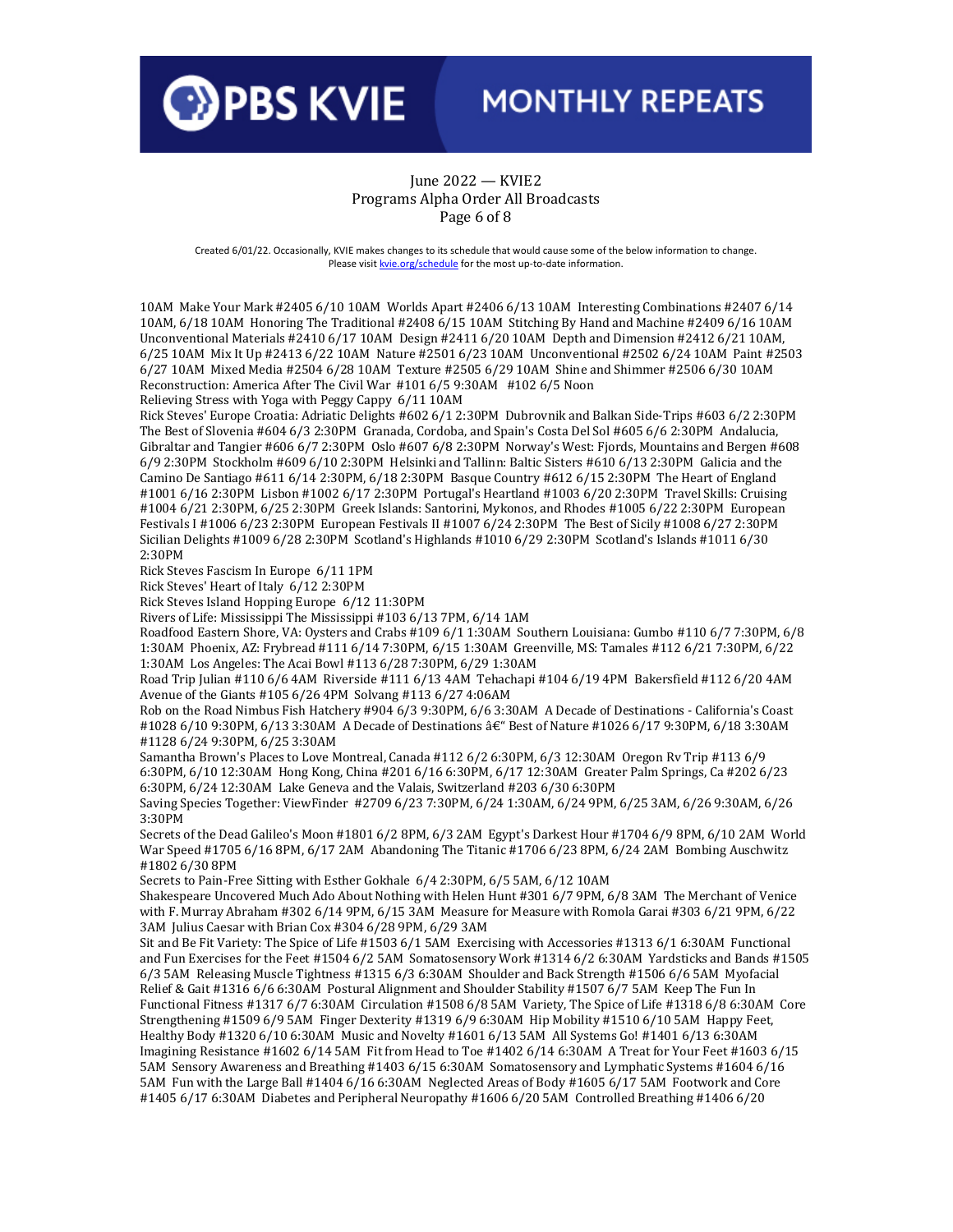

### June 2022 — KVIE2 Programs Alpha Order All Broadcasts Page 7 of 8

Created 6/01/22. Occasionally, KVIE makes changes to its schedule that would cause some of the below information to change. Please visi[t kvie.org/schedule](http://www.kvie.org/schedule) for the most up-to-date information.

6:30AM Full Body Workout #1607 6/21 5AM Vestibular and Core #1407 6/21 6:30AM Brain and Balance #1608 6/22 5AM Posture #1408 6/22 6:30AM Upbeat and Fun #1609 6/23 5AM Breathing #1409 6/23 6:30AM Be Happy #1610 6/24 5AM Back Health #1410 6/24 6:30AM Heel to Toe Functional Fitness #1701 6/27 5AM Functional Fitness #1411 6/27 6:30AM Body Alignment and Core Strengthening #1702 6/28 5AM Good Alignment #1412 6/28 6:30AM Wake Your Body with Exercise #1703 6/29 5AM New Challenges #1413 6/29 6:30AM Exercise Interventions for Functional Fitness #1704 6/30 5AM Coordination and Reaction Time #1414 6/30 6:30AM Slavery By Another Name 6/11 3:30PM

Somewhere South What A Pickle #104 6/1 8PM, 6/2 2AM It's A Greens Thing #105 6/8 8PM, 6/9 2AM How Do You Cue? #106 6/15 8PM, 6/16 2AM

Struggle and Success: Viewfinder Sacramento's Lgbtq+ Communities Then and Now #2821 6/16 7:30PM, 6/17 1:30AM, 6/17 9PM, 6/18 3AM, 6/19 9:30AM, 6/19 3:30PM

Studio Sacramento #1122 6/3 8:30PM, 6/6 2:30AM The Historymakers - Julieanna Richardson #1116 6/10 8:30PM, 6/13 2:30AM #1123 6/17 8:30PM, 6/18 2:30AM, 6/18 3:30PM, 6/19 8AM Policing Black Athletes #1109 6/24 8:30PM, 6/25 2:30AM, 6/25 3:30PM, 6/26 8AM

Sunday Stories #111 6/19 6PM, 6/19 11PM #112 6/26 6PM, 6/26 11:03PM

Suze Orman's Ultimate Retirement Guide 6/4 4AM, 6/4 11AM, 6/11 8:30PM, 6/12 11AM

Tell Me More with Kelly Corrigan Robin Roberts #307 6/19 9AM Kate Bowler #308 6/26 9AM

Tenth Inning Top of the Tenth #101 6/19 9PM, 6/20 2AM Bottom of the Tenth #102 6/26 8:57PM, 6/27 1:59AM

The Carol Burnett Show - Carol's Favorites #105 6/18 7PM, 6/19 Mid #106 6/25 7PM, 6/26 Mid

The Fab Four: The Ultimate Beatles Tribute 6/4 1:30AM

The Great American Recipe If I Were A Recipe #101 6/25 6PM

The Lawrence Welk Show Hooray for Hollywood #1841 6/3 6PM, 6/6 Mid The Great Gershwin #1842 6/10 6PM, 6/13 Mid Country and Western #1843 6/17 6PM, 6/18 Mid Harry Warren Salute #1844 6/24 6PM, 6/25 Mid This Land Is Your Land (My Music) 6/5 3PM

This Old House Saratoga Springs | Up and Away #4332 6/19 2PM Saratoga Springs | Old House New Supports #4333 6/26 2PM Cambridge Project, Part 1 of 15 #3201 6/27 8:30AM Cambridge Project, Part 2 of 15 #3202 6/28 8:30AM Cambridge Project, Part 3 of 15 #3203 6/29 8:30AM Cambridge Project, Part 4 of 15 #3204 6/30 8:30AM Thou Shalt Not Kill Episode Six #106 6/18 11PM, 6/19 4AM Episode Seven #107 6/25 11PM, 6/26 4AM

Trinity: Classically Irish 6/12 4:30PM

True Colors: Lgbtq+ Our Stories, Our Songs 6/5 3AM

Ultimate Pet Health Guide with Dr. Gary Richter 6/4 8AM

Weekends with Yankee An Eye for Beauty #505 6/2 7PM, 6/3 1AM Off The Beaten Track #506 6/9 7PM, 6/10 1AM Little Known Adventures #507 6/16 7PM, 6/17 1AM An Edible Tour #508 6/23 7PM, 6/24 1AM Labor of Love #509 6/30 7PM

Welcome to My Farm Welcome to My Winter Wonderland #108 6/6 6PM, 6/7 Mid

West of the West: Tales from California's Channel Islands First People #101 6/19 1PM, 6/22 9PM, 6/23 3AM Settlers #102 6/26 1PM, 6/29 9PM, 6/30 3AM

Wider World #2235 6/19 6AM #2236 6/26 6AM

Wild Nevada River to River #501 6/1 1:30PM Pioche #502 6/2 1:30PM Ely #503 6/3 1:30PM Tahoe Family Fun #504 6/6 1:30PM Dark Sky Territory #505 6/7 1:30PM Goldfield to Tonopah #506 6/8 1:30PM Red Rock Canyon/Old Spanish Trail #507 6/9 1:30PM Desert National Wildlife Refuge #508 6/10 1:30PM Carson City #509 6/13 1:30PM Lake Mead National Recreation Area #510 6/14 1:30PM, 6/18 1:30PM Tahoe Winter Fun #511 6/15 1:30PM Best of Season 5 #512 6/16 1:30PM

Yan Can Cook: Spice Kingdom Panda-Monium! #101 6/28 4PM Tomorrow's Chengdu #102 6/29 4PM Hot Pot, Anyone? #103 6/30 4PM

Yoga In Practice Open, Steady, and Patient #307 6/1 6AM Becoming Your Best Self #308 6/2 6AM Lather, Rinse, Repea #309 6/3 6AM I Like Who I Become When I Try #310 6/6 6AM Plant A Good Garden #311 6/7 6AM From The Complex to the Simple - Chair Yoga #312 6/8 6AM The Sweetness of Learning to Let Go - Restorative Yoga #313 6/9 6AM Breathing Into Awareness #101 6/10 6AM Stand In Your Light #102 6/13 6AM Cultivating Confidence #103 6/14 6AM Fearlessly Open Your Heart #104 6/15 6AM Steadiness and Freedom #105 6/16 6AM Learning to Do Just Enough #106 6/17 6AM Shining Brightly #107 6/20 6AM Being Steady in the Unknown #108 6/21 6AM Learning to Slow Down #109 6/22 6AM Opening to Self-Love #110 6/23 6AM The Art of Connection #111 6/24 6AM Where You